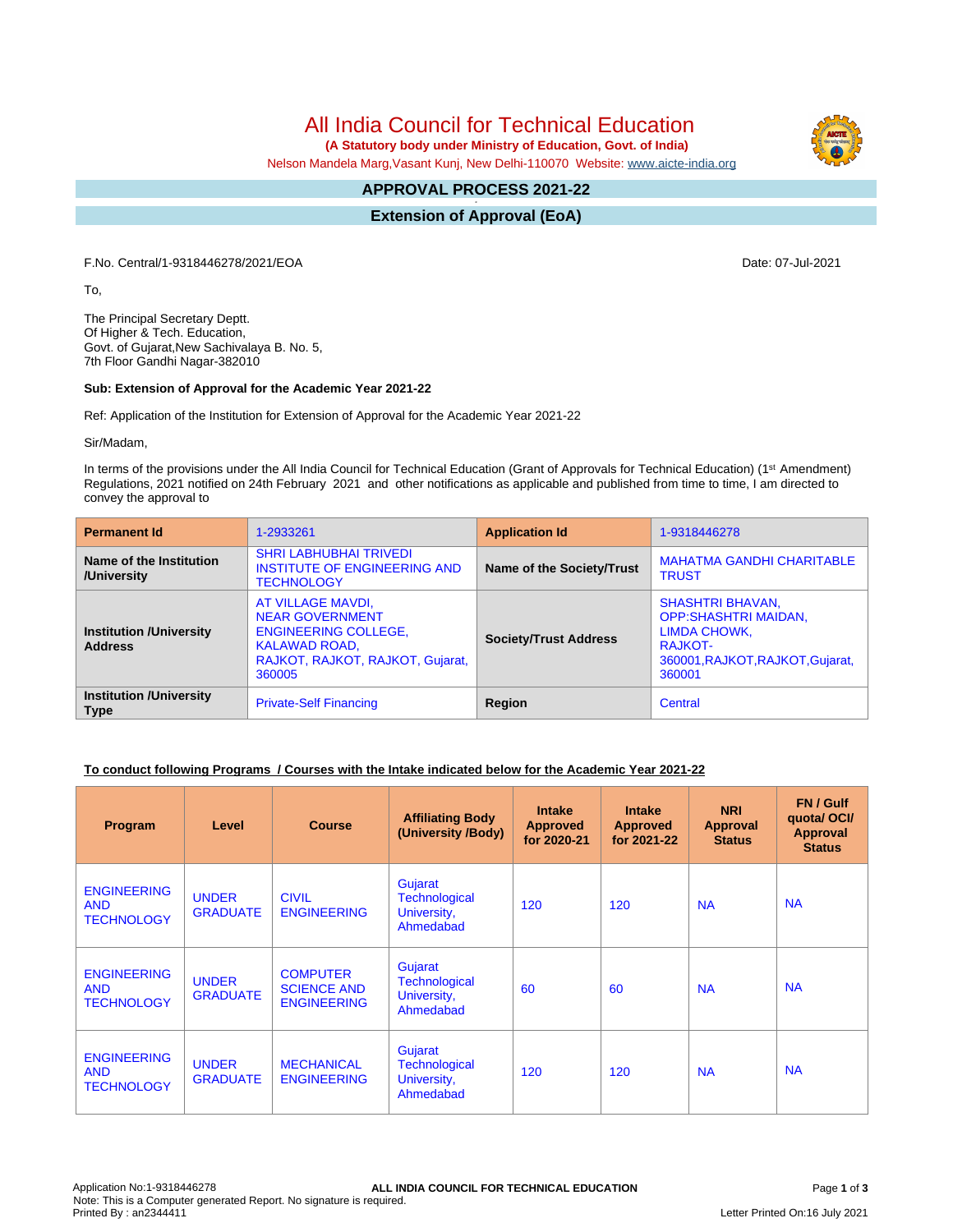| <b>ENGINEERING</b><br><b>AND</b><br><b>TECHNOLOGY</b> | <b>UNDER</b><br><b>GRADUATE</b> | <b>ELECTRICAL</b><br><b>ENGINEERING</b> | Gujarat<br><b>Technological</b><br>University,<br>Ahmedabad | 60 | 60 | <b>NA</b> | <b>NA</b> |
|-------------------------------------------------------|---------------------------------|-----------------------------------------|-------------------------------------------------------------|----|----|-----------|-----------|
| <b>ENGINEERING</b><br><b>AND</b><br><b>TECHNOLOGY</b> | <b>DIPLOMA</b>                  | <b>MECHANICAL</b><br><b>ENGINEERING</b> | Gujarat<br><b>Technological</b><br>University,<br>Ahmedabad | 60 | 60 | <b>NA</b> | <b>NA</b> |
| <b>ENGINEERING</b><br><b>AND</b><br><b>TECHNOLOGY</b> | <b>DIPLOMA</b>                  | <b>CIVIL</b><br><b>ENGINEERING</b>      | Gujarat<br>Technological<br>University,<br>Ahmedabad        | 60 | 60 | <b>NA</b> | <b>NA</b> |
| <b>ENGINEERING</b><br><b>AND</b><br><b>TECHNOLOGY</b> | <b>DIPLOMA</b>                  | <b>ELECTRICAL</b><br><b>ENGINEERING</b> | Gujarat<br><b>Technological</b><br>University,<br>Ahmedabad | 60 | 60 | <b>NA</b> | <b>NA</b> |

### **It is mandatory to comply with all the essential requirements as given in APH 2021-22 (Appendix 6)**

The Institution/ University is having the following deficiencies as per the online application submitted to AICTE (self-disclosure based) and the same shall be complied within Six Months from the date of issue of this EoA

### **Deficiencies\* Noted (based on Self Disclosure)**

Faculty Deficiency

**\***Please refer Deficiency Report for details

# **Important Instructions**

- 1. The State Government/ UT/ Directorate of Technical Education/ Directorate of Medical Education shall ensure that 10% of reservation for Economically Weaker Section (EWS) as per the reservation policy for admission, operational from the Academic year 2019-20 is implemented without affecting the reservation percentages of SC/ ST/ OBC/ General. However, this would not be applicable in the case of Minority Institutions referred to the Clause (1) of Article 30 of Constitution of India. Such Institution shall be permitted to increase in annual permitted strength over a maximum period of two years.
- 2. The Institution offering courses earlier in the Regular Shift, First Shift, Second Shift/Part Time now amalgamated as total intake shall have to fulfil all facilities such as Infrastructure, Faculty and other requirements as per the norms specified in the Approval Process Handbook 2021-22 for the Total Approved Intake. Further, the Institutions Deemed to be Universities/ Institutions having Accreditation/ Autonomy status shall have to maintain the Faculty: Student ratio as specified in the Approval Process Handbook.
- 3. Strict compliance of Anti-Ragging Regulation, Establishment of Committee for SC/ ST, Establishment of Internal Complaint Committee (ICC), Establishment of Online Grievance Redressal Mechanism, Barrier Free Built Environment for disabled and elderly persons, Fire and Safety Certificate should be maintained as per the provisions made in Approval Process Handbook and AICTE Regulation notified from time to time.
- 4. In case of any differences in content in this Computer generated Extension of Approval Letter, the content/information as approved by the Executive Council / General Council as available on the record of AICTE shall be final and binding.

**Prof.Rajive Kumar Member Secretary, AICTE**